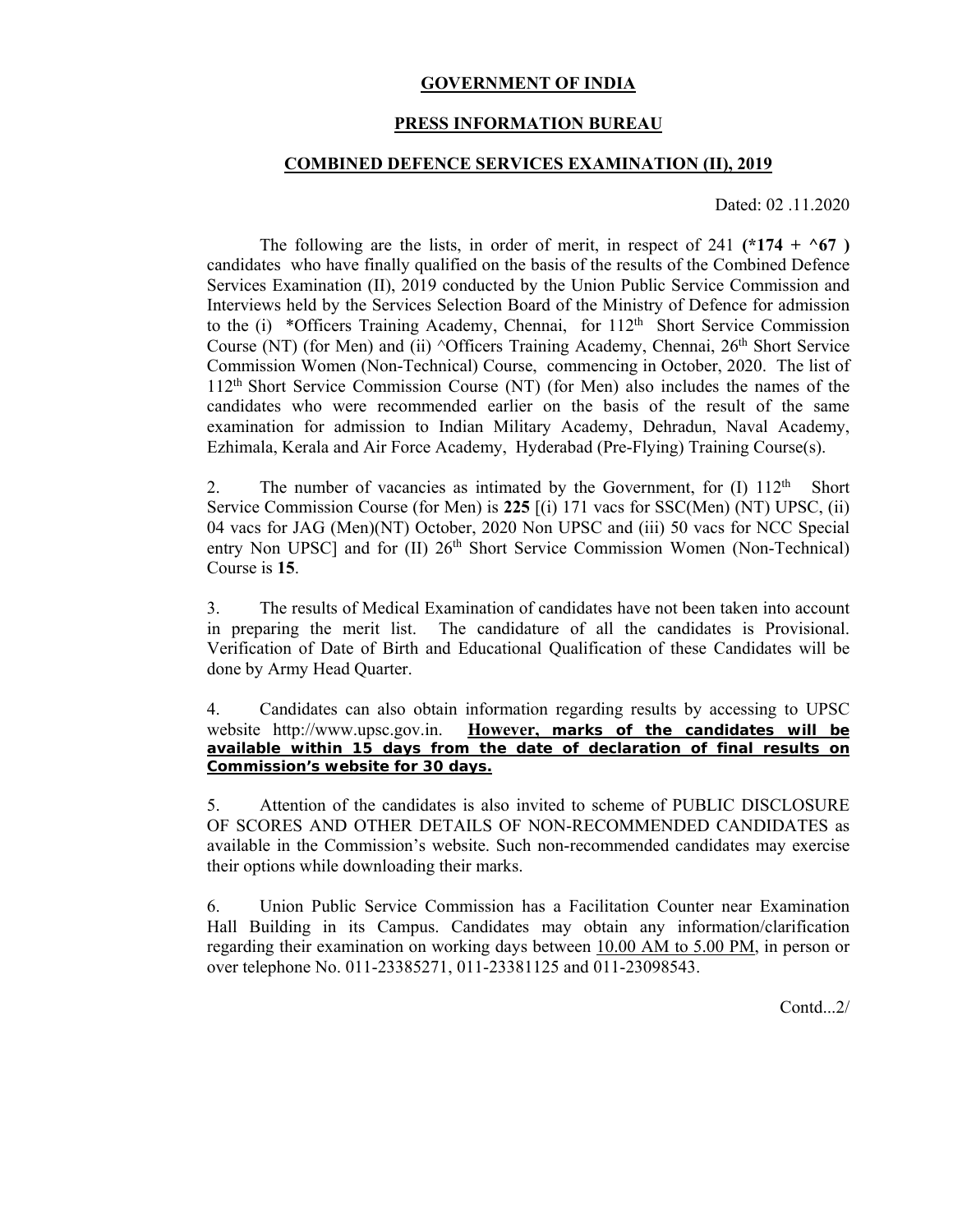# S.NO. ROLL NO NAME

| 1                       | 0809392 | <b>PARVEEN</b>             |
|-------------------------|---------|----------------------------|
| $\boldsymbol{2}$        | 3511916 | PRATEEK KUMAR              |
| $\overline{\mathbf{3}}$ | 0602487 | <b>MD ANISUR RAHMAN</b>    |
| $\overline{\mathbf{4}}$ | 0827759 | <b>VEDEESH SHEKHAWAT</b>   |
| 5                       | 2403478 | <b>SANDEEP SANTHOSH</b>    |
| 6                       | 1201002 | ASHUTOSH DIGARI            |
| $\boldsymbol{7}$        | 0806305 | <b>AMANDEEP KAPOOR</b>     |
| $\,$ $\,$               | 1101684 | RAHUL KUMAR YADAV          |
| 9                       | 0101693 | ANIKET SINGH CHARAN        |
| 10                      | 0809491 | <b>KETAN SINGH</b>         |
| 11                      | 0834300 | RONAK BHARDWAJ             |
| 12                      | 1505533 | <b>SATYAM KUMAR</b>        |
| 13                      | 2602401 | <b>KAANAD WANCHOO</b>      |
| 14                      | 3502185 | <b>JATIN GARG</b>          |
| 15                      | 0846292 | <b>SAKSHAM PANDEY</b>      |
| 16                      | 1104404 | PARVESH KUMAR              |
| 17                      | 1102300 | <b>SAURAV KUMAR</b>        |
| 18                      | 0505909 | PRIYAMVAD RAI              |
| 19                      | 1004001 | AMZAD HUSSAIN BARBHUIYA    |
| 20                      | 2604161 | <b>ASHISH TOMAR</b>        |
| 21                      | 0817809 | <b>SURESH CHANDRA</b>      |
| 22                      | 1102065 | <b>SUMIT BHADALA</b>       |
| 23                      | 0402810 | ASHUTOSH TRIPATHY          |
| 24                      | 0808354 | <b>GAURAV KUMAR</b>        |
| 25                      | 0803020 | <b>SHAURYA GAUR</b>        |
| 26                      | 3508273 | <b>JASJEET SINGH YADAV</b> |
| 27                      | 0840918 | <b>SUBHAM KUMAR SINGH</b>  |
| 28                      | 0848158 | NAVIN KUMAR THAKRAN        |
| 29                      | 5100134 | <b>NELLI SATWIK</b>        |
| 30                      | 0402804 | VISMOY BHAGWAT             |
| 31                      | 0604208 | SATYA BRATA BANDHOPADHYAY  |
| 32                      | 0301321 | VAISHAKH CHANDRAN          |
| 33                      | 0818458 | ADITYA SHARMA              |
| 34                      | 0807867 | <b>NAMAN SHARMA</b>        |
| 35                      | 1900097 | VANDHANAN GEORGE PHILIP K  |
| 36                      | 4900254 | AYUSH SANWADIA             |
| 37                      | 0839923 | ASEEM VIVEK SHUKLA         |
| 38                      | 0501066 | <b>SANAT GUPTE</b>         |
| 39                      | 1300437 | <b>PEEYUSH</b>             |
| 40                      | 0847331 | <b>MAYANK SANDHU</b>       |
| 41                      | 1101124 | <b>DEEPAK KUMAR</b>        |
| 42                      | 0834788 | <b>MANDEEP</b>             |
| 43                      | 0301062 | <b>M KRISHNA</b>           |
| 44                      | 4800171 | PURA KOZEEN                |
| 45                      | 1900132 | <b>DOLINS MH LENIN</b>     |
| 46                      | 0508373 | <b>SHUBHAM AWARI</b>       |
| 47                      | 2400958 | ARJUN M                    |
| 48                      | 1500113 | <b>SUBHAM PANDEY</b>       |
| 49                      | 0504351 | <b>ARUNANK V ATTRI</b>     |
| 50                      | 3511521 | <b>SANKALP CHHAJED</b>     |
|                         |         |                            |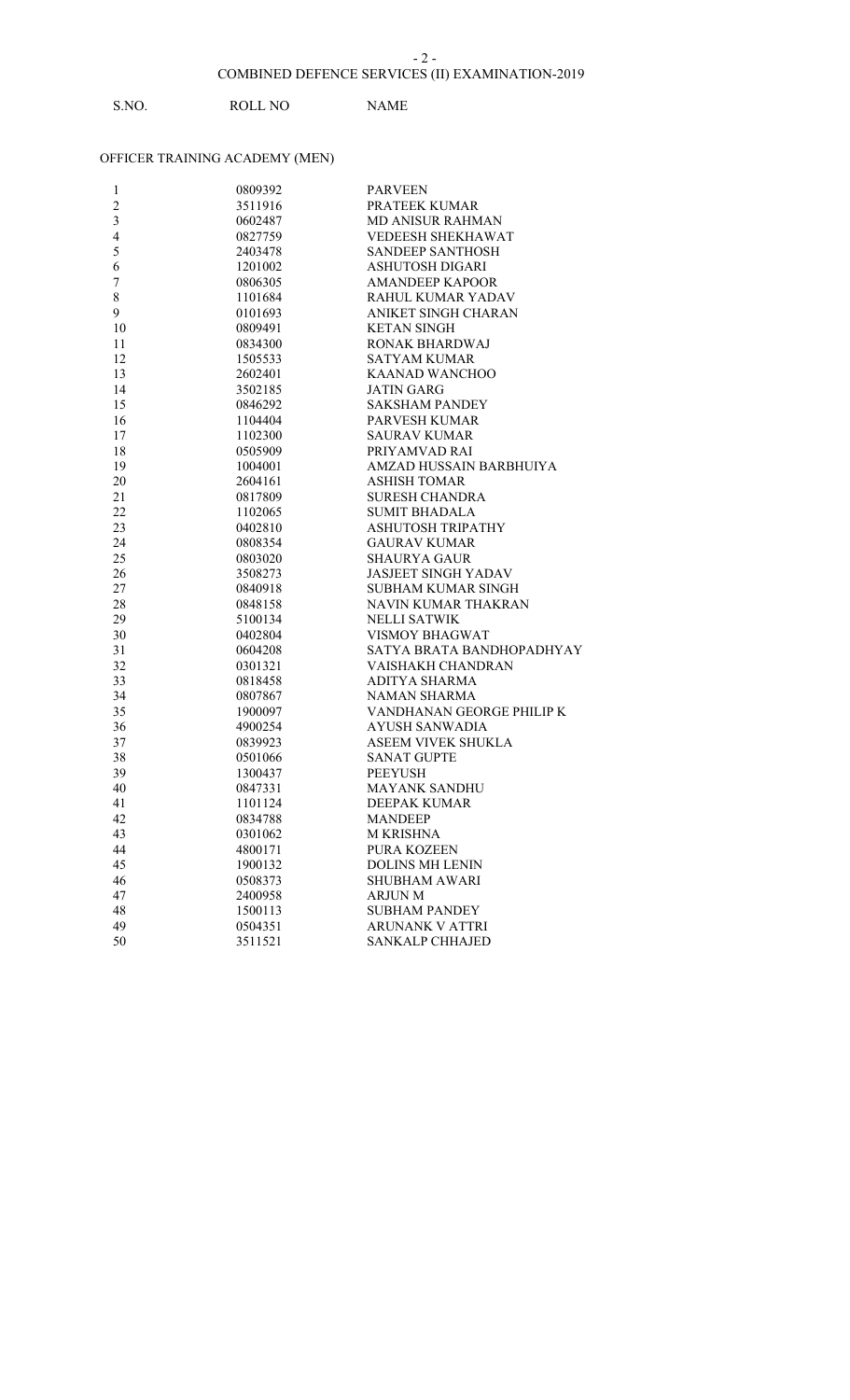# S.NO. ROLL NO NAME

| 51  | 1200981 | <b>SAMEER ASTHANA</b>            |
|-----|---------|----------------------------------|
| 52  | 1201294 | <b>ABHIVIRAJ PILLAI</b>          |
| 53  | 0301445 | NAVAAL JAYESH RAI                |
| 54  | 0842476 | <b>VIPUL KHATRI</b>              |
| 55  | 0506041 | VAISHAMPAYAN SIDDHARTH GIRISH    |
| 56  | 0300341 | YASH KAUSHAL                     |
| 57  | 1103322 | SATYENDRA PAL SINGH RATHORE      |
| 58  | 0702062 | AJIT PRIYATOSH BISWAL            |
| 59  | 0300345 | <b>SHAURYA VARDHAN</b>           |
| 60  | 3504317 | <b>TARUN PATHAK</b>              |
| 61  | 0502243 | DHAIRYA SANKHLA                  |
| 62  | 0303113 | <b>MAHANTESH GOUDAR</b>          |
| 63  | 0504183 | <b>GAURAV SALASKAR</b>           |
| 64  | 0813755 | <b>ANIL GODARA</b>               |
| 65  | 3512071 | <b>BIKRAMJOT SINGH</b>           |
| 66  | 0816180 | <b>SHUBHAM SINHA</b>             |
| 67  | 0809649 | AATIF IQBAL SIDDIQUE             |
| 68  | 0831133 | <b>SAURABH SHUKLA</b>            |
| 69  | 0502031 | VERMA VIGNESH MAHAVIRSINGH       |
| 70  | 5101333 | YUGANT KUMAR PANDEY              |
| 71  | 0510866 | <b>MAYUR MANAPURE</b>            |
| 72  | 0200826 | <b>ABHISHEK KUMAR</b>            |
| 73  | 3400328 | NITIN KUMAR DOGRA                |
| 74  | 0511916 | VAISHAKH KARAN SINGH             |
| 75  | 0808236 | <b>AMIT RAJ</b>                  |
| 76  | 3402015 | RAJAT CHOUDHARY                  |
| 77  | 0805176 | SHAURYA AHLAWAT                  |
| 78  | 0503484 | SHINDE VARAD SAMPAT              |
| 79  | 0400007 | PRATHAM CHOUDHARY                |
| 80  | 3505571 | ARINDAM SHARMA                   |
| 81  | 2401580 | <b>ABHAY S KUMAR</b>             |
| 82  | 0806956 | <b>MADHUSUDAN BANSAL</b>         |
| 83  | 0824485 | <b>GARBHAM RAVIKUMAR PATNAIK</b> |
| 84  | 0300312 | <b>VAMSHIE</b>                   |
| 85  | 0503559 | SIDDHANT KOTNALA                 |
| 86  | 0813746 | <b>ADITYA REKHI</b>              |
| 87  | 0505425 | <b>AMIT PATEL</b>                |
| 88  | 0300436 | SRIVASTHAV KADAMBALITHAYA        |
| 89  | 2608802 | SURAJ SINGH                      |
| 90  | 3400973 | <b>MANIK SHARMA</b>              |
| 91  | 0800369 | PRANJAL SHARMA                   |
| 92  | 0803041 | <b>DEVANG PANDEY</b>             |
| 93  | 0841435 | <b>K S THOUPUO</b>               |
| 94  | 0803949 | ADITYA SINGH RATHORE             |
| 95  | 3900935 | TEJAS VILAS REDEKAR              |
| 96  | 4101581 | <b>SHAILESH</b>                  |
| 97  | 0818741 | SAHIL                            |
| 98  | 0844073 | OMKAR S HEKHAWAT                 |
| 99  | 0821406 | <b>ANMOL SINGH</b>               |
| 100 | 0501169 | ADITYA RAMESH MACHALE            |
|     |         |                                  |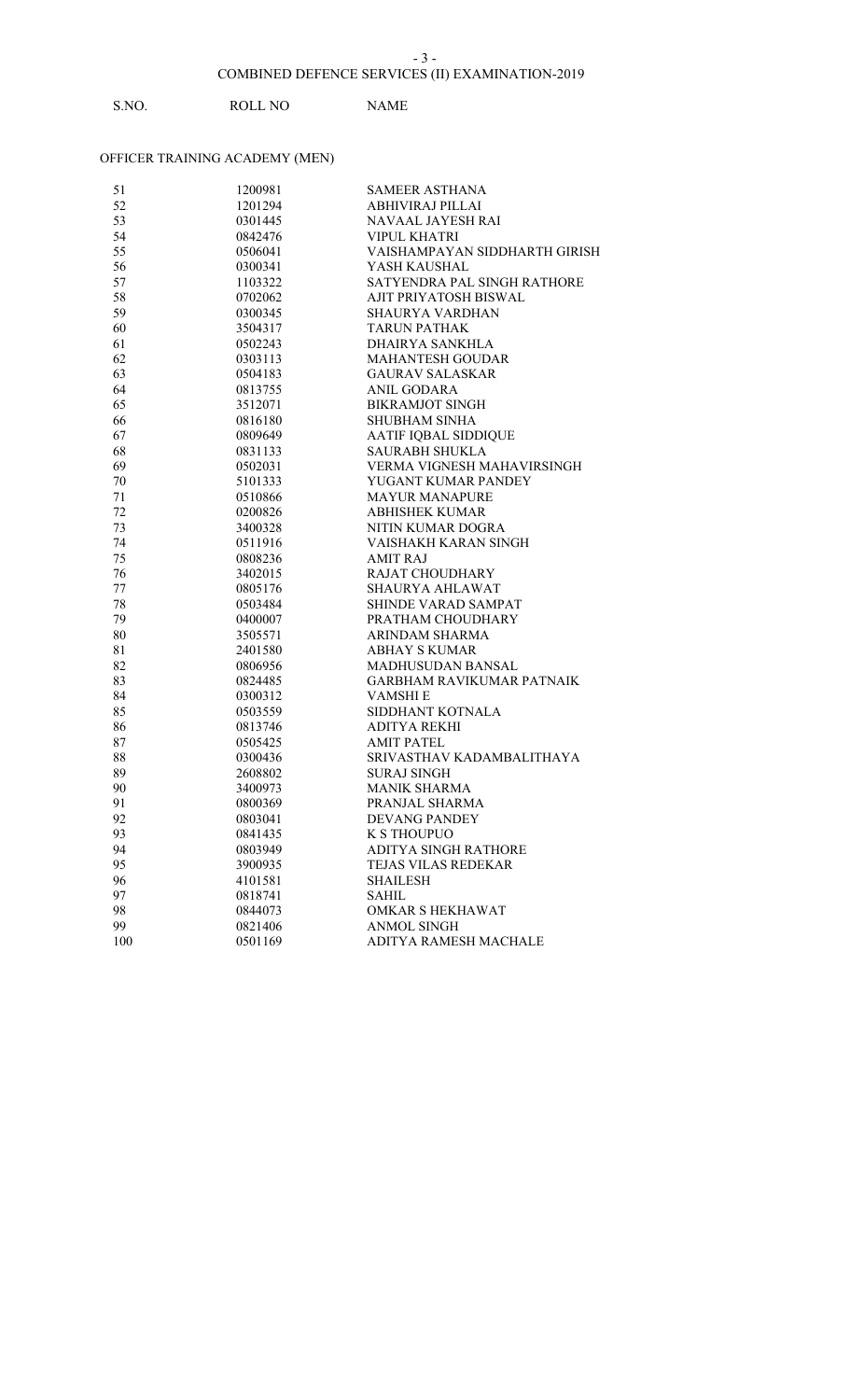# S.NO. ROLL NO NAME

| 101 | 5200743 | SATYENDRA SINGH SHAKTAWAT       |
|-----|---------|---------------------------------|
| 102 | 0301717 | DORE MANJUNATH K M              |
| 103 | 0402379 | ANUPAM NEEKHARA                 |
| 104 | 0820901 | PUSHPAK DHAMI                   |
| 105 | 0400715 | SANIDHYA SINGH                  |
| 106 | 0847927 | <b>SHUBHAM TIWARI</b>           |
| 107 | 0506375 | <b>VISWANTHAN S</b>             |
| 108 | 0811202 | <b>KUSHAL JINDAL</b>            |
| 109 | 4200052 | DEEPAK KUMAR SINGH              |
| 110 | 3503477 | <b>HARMANJOT SINGH</b>          |
| 111 | 0836652 | RISHABH KAPARIYA                |
| 112 | 3502475 | <b>NAVJOT KUMAR</b>             |
| 113 | 0832813 | ABHIMANYU TRIKHA                |
| 114 | 1200666 | VAMSEE KRISHNA TATIKONDA        |
| 115 | 0804631 | DEEPANSHU TOMAR                 |
| 116 | 3400711 | VISHAL KUMAR VERMA              |
| 117 | 2401612 | <b>JOSEPH JOSEPH</b>            |
| 118 | 0837406 | <b>RISHABH DEV</b>              |
| 119 | 3403452 | <b>RAVI KUMAR</b>               |
| 120 | 0820143 | BHUPENDRA SINGH MEHRA           |
| 121 | 0826965 | ANMOL SRIVASTAVA                |
| 122 | 1100684 | YATINDRA SINGH UDAWAT           |
| 123 | 3400306 | <b>ANMOLDEEP SINGH</b>          |
| 124 | 0506377 | P S GAUTAM                      |
| 125 | 0805332 | <b>JATIN NANDAL</b>             |
| 126 | 0512912 | NIKHIL KULAT                    |
| 127 | 3400643 | <b>GURBINDER SINGH</b>          |
| 128 | 3502960 | <b>ROHIT KUMAR</b>              |
| 129 | 0507962 | <b>MAYANK KAPIL</b>             |
| 130 | 3400616 | ROHAN UPPAL                     |
| 131 | 3511582 | ABHISHEK KUMAR MISHRA           |
| 132 | 1407264 | <b>SARTHAK CHAUHAN</b>          |
| 133 | 0813316 | PRASHANT KUMAR                  |
| 134 | 0100755 | <b>HARSH DESWAL</b>             |
| 135 | 0804132 | <b>VIDIT</b>                    |
| 136 | 3504917 | <b>RAHUL RANA</b>               |
| 137 | 1502019 | <b>NIKHIL KUMAR</b>             |
| 138 | 3504924 | ABHIMANYU SHARMA                |
| 139 | 3503835 | RISHABH SHARMA                  |
| 140 | 3502105 | <b>MOHIT RUHIL</b>              |
| 141 | 3501258 | <b>JASHANPREET SINGH</b>        |
| 142 | 0804144 | <b>MOHIT SINGH</b>              |
| 143 | 0500459 | <b>KANISHK SHARMA</b>           |
| 144 | 0801883 | <b>TIRATH KUMAR</b>             |
| 145 | 1101996 | <b>LAKSHIT SHARMA</b>           |
| 146 | 0507377 | RUSHI RAMRAO SOMVANSHI          |
| 147 | 0503928 | RISHIKESH PATHAK                |
| 148 | 0500093 | <b>BHOSALE HRISHIKESH DILIP</b> |
| 149 | 1402535 | <b>SHUBHAM RAWAT</b>            |
| 150 | 4401317 | ALBERT LAIREMLAKPAM             |
|     |         |                                 |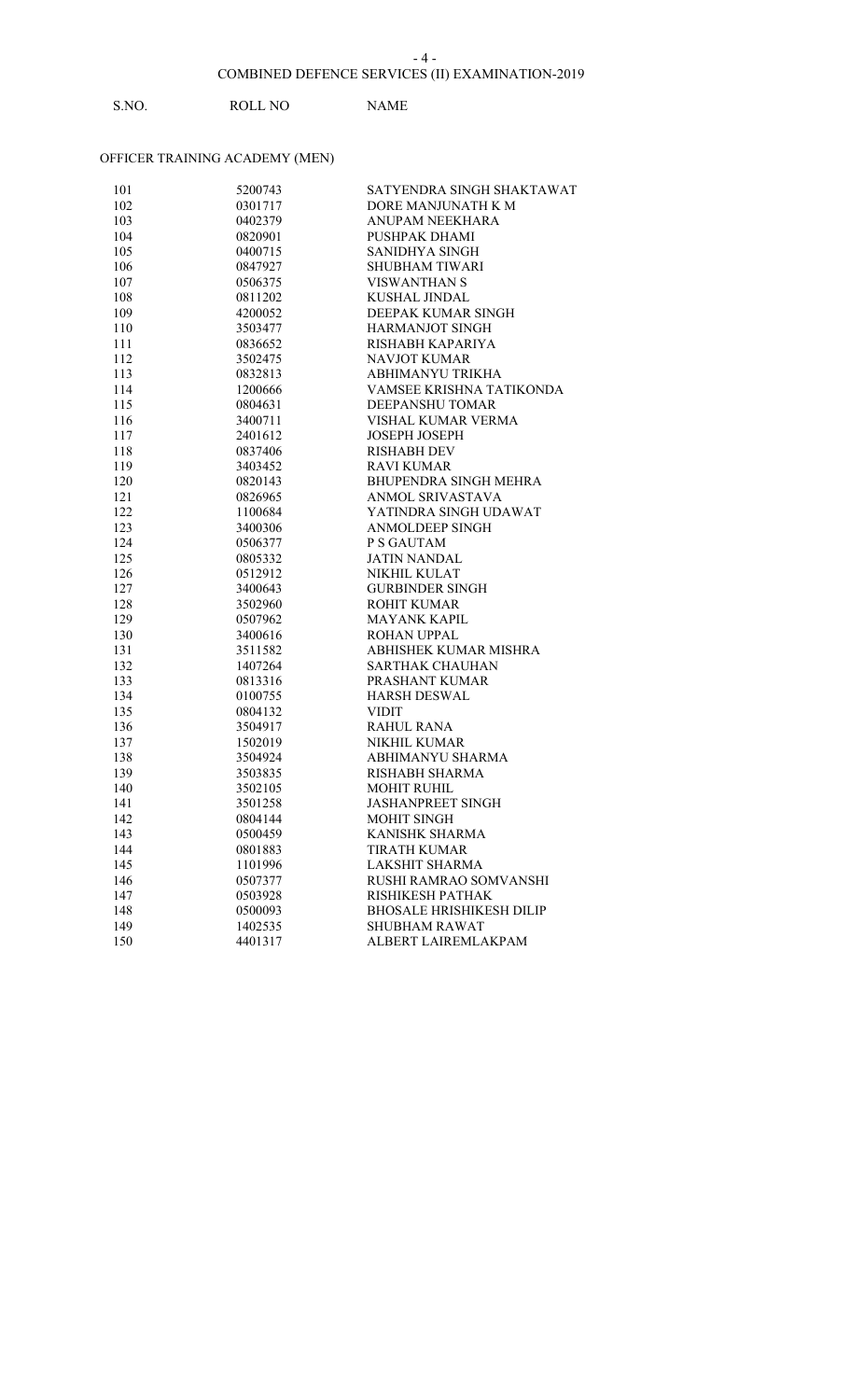# S.NO. ROLL NO NAME

| 151 | 0840809 | SIDDHANTH SHARMA          |
|-----|---------|---------------------------|
| 152 | 0600234 | DHRUPAD SUHALKA           |
| 153 | 0842082 | AHAB ATHER                |
| 154 | 0816024 | AMAN AHLAWAT              |
| 155 | 0820000 | RAHUL MALIK               |
| 156 | 1106187 | <b>HARI OM TIWARI</b>     |
| 157 | 0101274 | AKSHAY ARUN TIWARI        |
| 158 | 3400277 | <b>RAGHU RAI HASTIR</b>   |
| 159 | 3401119 | <b>SACHIN DEV SINGH</b>   |
| 160 | 0505048 | <b>ATUL KUMAR</b>         |
| 161 | 1102811 | VISHWAJEET SINGH          |
| 162 | 0808946 | <b>GAURAV SHARMA</b>      |
| 163 | 3500154 | DIGVIJAY SINGH THAKUR     |
| 164 | 3509313 | <b>MANINDER PAL SINGH</b> |
| 165 | 0603266 | <b>ARUN KUMAR</b>         |
| 166 | 0802375 | AMAN KUMAR                |
| 167 | 0822412 | <b>MANISH KUMAR</b>       |
| 168 | 0502705 | PATIL YASHODEEP MANOHAR   |
| 169 | 0300434 | <b>SRUJAN S RANGAYYAN</b> |
| 170 | 1107918 | <b>MATHEW P CHANDY</b>    |
| 171 | 4100831 | AMAN KUMAR SINGH          |
| 172 | 0818443 | <b>VIRAT BAKSHI</b>       |
| 173 | 1503191 | ASHUTOSH KUMAR            |
| 174 | 3500533 | ROHIT SANGWAN             |
|     |         |                           |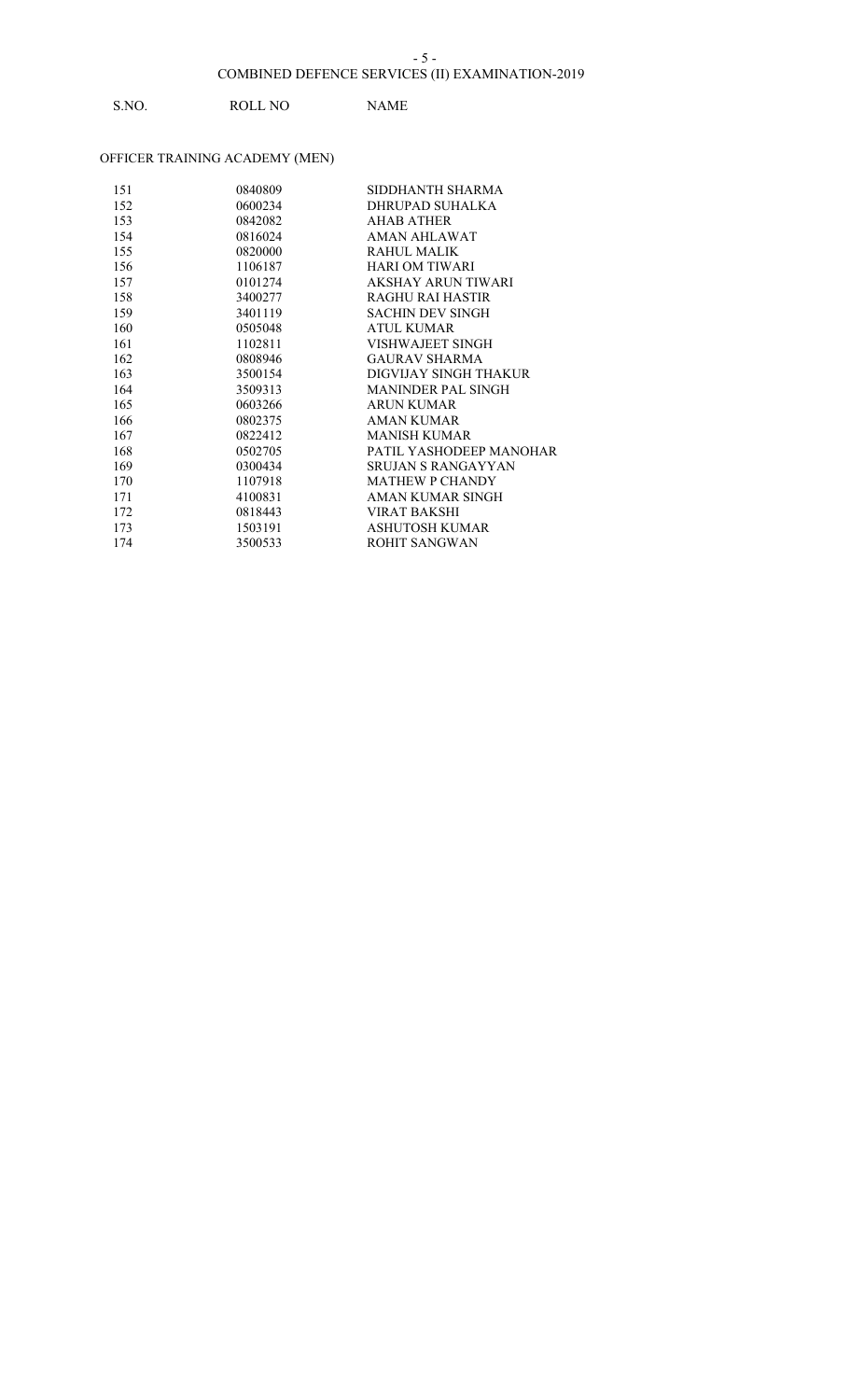# S.NO. ROLL NO NAME

| $\mathbf{1}$            | 0822158 | <b>ADITI V PARIDA</b>    |
|-------------------------|---------|--------------------------|
| $\boldsymbol{2}$        | 3512394 | <b>SIMRAN KAUR GILL</b>  |
| $\overline{\mathbf{3}}$ | 1006073 | YASHASAVI RAJE           |
| $\overline{\mathbf{4}}$ | 0831140 | PRIYANKA                 |
| 5                       | 0840551 | <b>VANI SHRI VATS</b>    |
| 6                       | 0304254 | NEHA J AITHAL            |
| $\boldsymbol{7}$        | 3508283 | <b>DIWITA DHAMI</b>      |
| 8                       | 3509880 | <b>MANVI BHATIA</b>      |
| 9                       | 3510261 | EKTA                     |
| 10                      | 0840131 | DEEKSHA KHATRI           |
| 11                      | 1004954 | RHEEYA K SREEDHARAN      |
| 12                      | 0507429 | <b>AISHWARYA KHORATE</b> |
| 13                      | 3512877 | <b>BHAWNA SHARMA</b>     |
| 14                      | 0840000 | NISHU TYAGI              |
| 15                      | 3507781 | ABHILASHA BHARMOURI      |
| 16                      | 3402676 | <b>ANAMIKA TAAK</b>      |
| 17                      | 3402199 | <b>SHIVANI MALIK</b>     |
| 18                      | 0828382 | <b>SANDHYA</b>           |
| 19                      | 1004748 | <b>AAVRITI BHATT</b>     |
| 20                      | 0842349 | SHIREEN PASRICHA         |
| 21                      | 0841388 | POOJA SHEORAN            |
| 22                      | 3507702 | <b>JYOT SAINI</b>        |
| 23                      | 0512335 | MEHTA PRIYANKA RIKHAV    |
| 24                      | 3901565 | PRANATI SADANAND BARGI   |
| 25                      | 0841790 | NIDHI CHAUDHARY          |
| 26                      | 0103353 | SONALI SINGH RAWAT       |
| 27                      | 1404757 | <b>AYUSHI SAINI</b>      |
| 28                      | 0831080 | <b>NAINA</b>             |
| 29                      | 3511802 | PIOUS MUDGIL             |
| 30                      | 3403455 | <b>ROSHNI DEVI</b>       |
| 31                      | 3506053 | NEELAM RANA              |
| 32                      | 1406144 | <b>ANJALI RAWAT</b>      |
| 33                      | 0833430 | <b>DISHA GAUTAM</b>      |
| 34                      | 3507612 | PRATIBHA                 |
| 35                      | 3507004 | SIMRANPREET KAUR         |
| 36                      | 3512263 | SAMRIDHI                 |
| 37                      | 0846831 | <b>SAKSHI TREHAN</b>     |
| 38                      | 0845313 | <b>SHIVANI SINGH</b>     |
| 39                      | 0900778 | <b>SUPARNA KUNDU</b>     |
| 40                      | 3510949 | SHIVANI SHARMA           |
| 41                      | 0825710 | NIDHI VEERWAL            |
| 42                      | 0507117 | KSHITIJA KULKARNI        |
| 43                      | 0838896 | NIKITA YADAV             |
| 44                      | 2606600 | SONIYA SINGH CHAUHAN     |
| 45                      | 3402303 | HIMANI KATOCH            |
| 46                      | 0834133 | <b>BHAVYA CHAUHAN</b>    |
| 47                      | 3508110 | URVASHI CHAUDHARY        |
| 48                      | 0840484 | <b>RASHU SINGH</b>       |
| 49                      | 0303119 | <b>NEHA GOYAL</b>        |
| 50                      | 3507745 | RAKSHANDA SHARMA         |
|                         |         |                          |